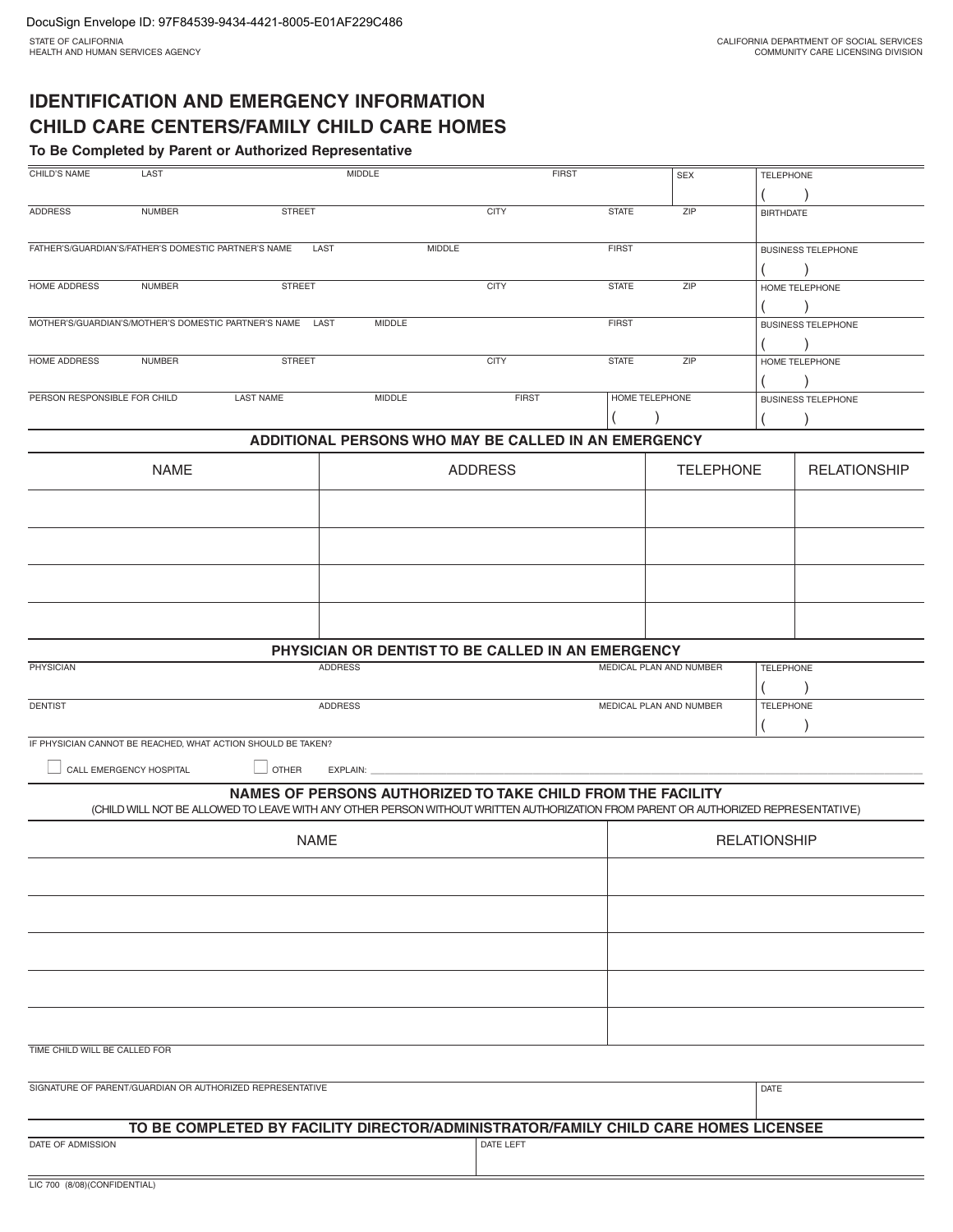÷,

# **CHILD'S PREADMISSION HEALTH HISTORY—PARENT'S REPORT**

| CHILD'S NAME                                                                                          |                                         |                                                                                                                              |            | SEX                                                         | <b>BIRTH DATE</b>                                              |                                      |                                         |               |
|-------------------------------------------------------------------------------------------------------|-----------------------------------------|------------------------------------------------------------------------------------------------------------------------------|------------|-------------------------------------------------------------|----------------------------------------------------------------|--------------------------------------|-----------------------------------------|---------------|
| FATHER'S/FATHER'S DOMESTIC PARTNER'S NAME                                                             |                                         |                                                                                                                              |            |                                                             | DOES FATHER/FATHER'S DOMESTIC PARTNER LIVE IN HOME WITH CHILD? |                                      |                                         |               |
| MOTHER'S/MOTHER'S DOMESTIC PARTNER'S NAME                                                             |                                         |                                                                                                                              |            |                                                             | DOES MOTHER/MOTHER'S DOMESTIC PARTNER LIVE IN HOME WITH CHILD? |                                      |                                         |               |
| IS /HAS CHILD BEEN UNDER REGULAR SUPERVISION OF PHYSICIAN?                                            |                                         |                                                                                                                              |            |                                                             | DATE OF LAST PHYSICAL/MEDICAL EXAMINATION                      |                                      |                                         |               |
| <b>DEVELOPMENTAL HISTORY</b> (*For infants and preschool-age children only)                           |                                         |                                                                                                                              |            |                                                             |                                                                |                                      |                                         |               |
| <b>WALKED AT*</b>                                                                                     |                                         | <b>BEGAN TALKING AT*</b>                                                                                                     |            |                                                             |                                                                |                                      | TOILET TRAINING STARTED AT*             |               |
| PAST ILLNESSES - Check illnesses that child has had and specify approximate dates of illnesses:       | <b>MONTHS</b>                           |                                                                                                                              |            | <b>MONTHS</b>                                               |                                                                |                                      |                                         | <b>MONTHS</b> |
|                                                                                                       | <b>DATES</b>                            |                                                                                                                              |            | <b>DATES</b>                                                |                                                                |                                      |                                         | <b>DATES</b>  |
| <b>Chicken Pox</b>                                                                                    |                                         | $\Box$<br><b>Diabetes</b>                                                                                                    |            |                                                             | $\Box$                                                         |                                      | Poliomyelitis                           |               |
| □<br>Asthma                                                                                           |                                         | $\Box$<br>Epilepsy                                                                                                           |            |                                                             | $\Box$                                                         | (Rubeola)                            | <b>Ten-Day Measles</b>                  |               |
| <b>Rheumatic Fever</b><br>□                                                                           |                                         | $\Box$<br>Whooping cough                                                                                                     |            |                                                             | $\Box$                                                         |                                      | Three-Day Measles                       |               |
| Hay Fever<br>$\Box$                                                                                   |                                         | $\Box$<br>Mumps                                                                                                              |            |                                                             |                                                                | (Rubella)                            |                                         |               |
| SPECIFY ANY OTHER SERIOUS OR SEVERE ILLNESSES OR ACCIDENTS                                            |                                         |                                                                                                                              |            |                                                             |                                                                |                                      |                                         |               |
| DOES CHILD HAVE FREQUENT COLDS?                                                                       | ⊔<br>$\perp$<br><b>YES</b><br><b>NO</b> | HOW MANY IN LAST YEAR?                                                                                                       |            | LIST ANY ALLERGIES STAFF SHOULD BE AWARE OF                 |                                                                |                                      |                                         |               |
| <b>DAILY ROUTINES</b> (*For infants and preschool-age children only)                                  |                                         |                                                                                                                              |            |                                                             |                                                                |                                      |                                         |               |
| WHAT TIME DOES CHILD GET UP?*                                                                         |                                         | WHAT TIME DOES CHILD GO TO BED?*                                                                                             |            |                                                             |                                                                |                                      | DOES CHILD SLEEP WELL?*                 |               |
| DOES CHILD SLEEP DURING THE DAY?*                                                                     |                                         | WHEN?*                                                                                                                       |            |                                                             |                                                                | HOW LONG?*                           |                                         |               |
| <b>DIET PATTERN:</b><br><b>BREAKFAST</b><br>(What does child usually                                  |                                         |                                                                                                                              |            |                                                             |                                                                | WHAT ARE USUAL EATING HOURS?         |                                         |               |
| eat for these meals?)<br><b>LUNCH</b>                                                                 |                                         |                                                                                                                              |            |                                                             |                                                                | BREAKFAST_<br>LUNCH<br><b>DINNER</b> |                                         |               |
| <b>DINNER</b>                                                                                         |                                         |                                                                                                                              |            |                                                             |                                                                |                                      |                                         |               |
| ANY FOOD DISLIKES?                                                                                    |                                         |                                                                                                                              |            | ANY EATING PROBLEMS?                                        |                                                                |                                      |                                         |               |
| IS CHILD TOILET TRAINED?*                                                                             | IF YES, AT WHAT STAGE:*                 |                                                                                                                              |            | ARE BOWEL MOVEMENTS REGULAR? <sup>*</sup>                   |                                                                |                                      | WHAT IS USUAL TIME? <sup>*</sup>        |               |
| $\mathbf{L}$<br><b>YES</b><br><b>NO</b>                                                               |                                         | $\Box$<br><b>YES</b><br><b>NO</b>                                                                                            |            |                                                             |                                                                |                                      |                                         |               |
| WORD USED FOR "BOWEL MOVEMENT"*                                                                       |                                         | WORD USED FOR URINATION*                                                                                                     |            |                                                             |                                                                |                                      |                                         |               |
| PARENT'S EVALUATION OF CHILD'S HEALTH                                                                 |                                         |                                                                                                                              |            |                                                             |                                                                |                                      |                                         |               |
|                                                                                                       |                                         |                                                                                                                              |            |                                                             |                                                                |                                      |                                         |               |
| IS CHILD PRESENTLY UNDER A DOCTOR'S CARE?<br>∟<br><b>YES</b><br><b>NO</b>                             | IF YES, NAME OF DOCTOR:                 |                                                                                                                              | <b>YES</b> | DOES CHILD TAKE PRESCRIBED MEDICATION(S)?<br>ப<br><b>NO</b> |                                                                |                                      | IF YES, WHAT KIND AND ANY SIDE EFFECTS: |               |
| IF YES, WHAT KIND:<br>DOES CHILD USE ANY SPECIAL DEVICE(S):<br>⊔<br>$\Box$<br><b>YES</b><br><b>NO</b> |                                         | DOES CHILD USE ANY SPECIAL DEVICE(S) AT HOME? IF YES, WHAT KIND:<br>$\begin{array}{c} \hline \end{array}$<br>⊔<br><b>YES</b> |            | <b>NO</b>                                                   |                                                                |                                      |                                         |               |
| PARENT'S EVALUATION OF CHILD'S PERSONALITY                                                            |                                         |                                                                                                                              |            |                                                             |                                                                |                                      |                                         |               |
|                                                                                                       |                                         |                                                                                                                              |            |                                                             |                                                                |                                      |                                         |               |
| HOW DOES CHILD GET ALONG WITH PARENTS, BROTHERS, SISTERS AND OTHER CHILDREN?                          |                                         |                                                                                                                              |            |                                                             |                                                                |                                      |                                         |               |
|                                                                                                       |                                         |                                                                                                                              |            |                                                             |                                                                |                                      |                                         |               |
| HAS THE CHILD HAD GROUP PLAY EXPERIENCES?                                                             |                                         |                                                                                                                              |            |                                                             |                                                                |                                      |                                         |               |
| DOES THE CHILD HAVE ANY SPECIAL PROBLEMS/FEARS/NEEDS? (EXPLAIN.)                                      |                                         |                                                                                                                              |            |                                                             |                                                                |                                      |                                         |               |
|                                                                                                       |                                         |                                                                                                                              |            |                                                             |                                                                |                                      |                                         |               |
| WHAT IS THE PLAN FOR CARE WHEN THE CHILD IS ILL?                                                      |                                         |                                                                                                                              |            |                                                             |                                                                |                                      |                                         |               |
|                                                                                                       |                                         |                                                                                                                              |            |                                                             |                                                                |                                      |                                         |               |
| REASON FOR REQUESTING DAY CARE PLACEMENT                                                              |                                         |                                                                                                                              |            |                                                             |                                                                |                                      |                                         |               |
|                                                                                                       |                                         |                                                                                                                              |            |                                                             |                                                                |                                      |                                         |               |
| PARENT'S SIGNATURE                                                                                    |                                         |                                                                                                                              |            |                                                             |                                                                |                                      | DATE                                    |               |
| LIC 702 (8/08) (CONFIDENTIAL)                                                                         |                                         |                                                                                                                              |            |                                                             |                                                                |                                      |                                         |               |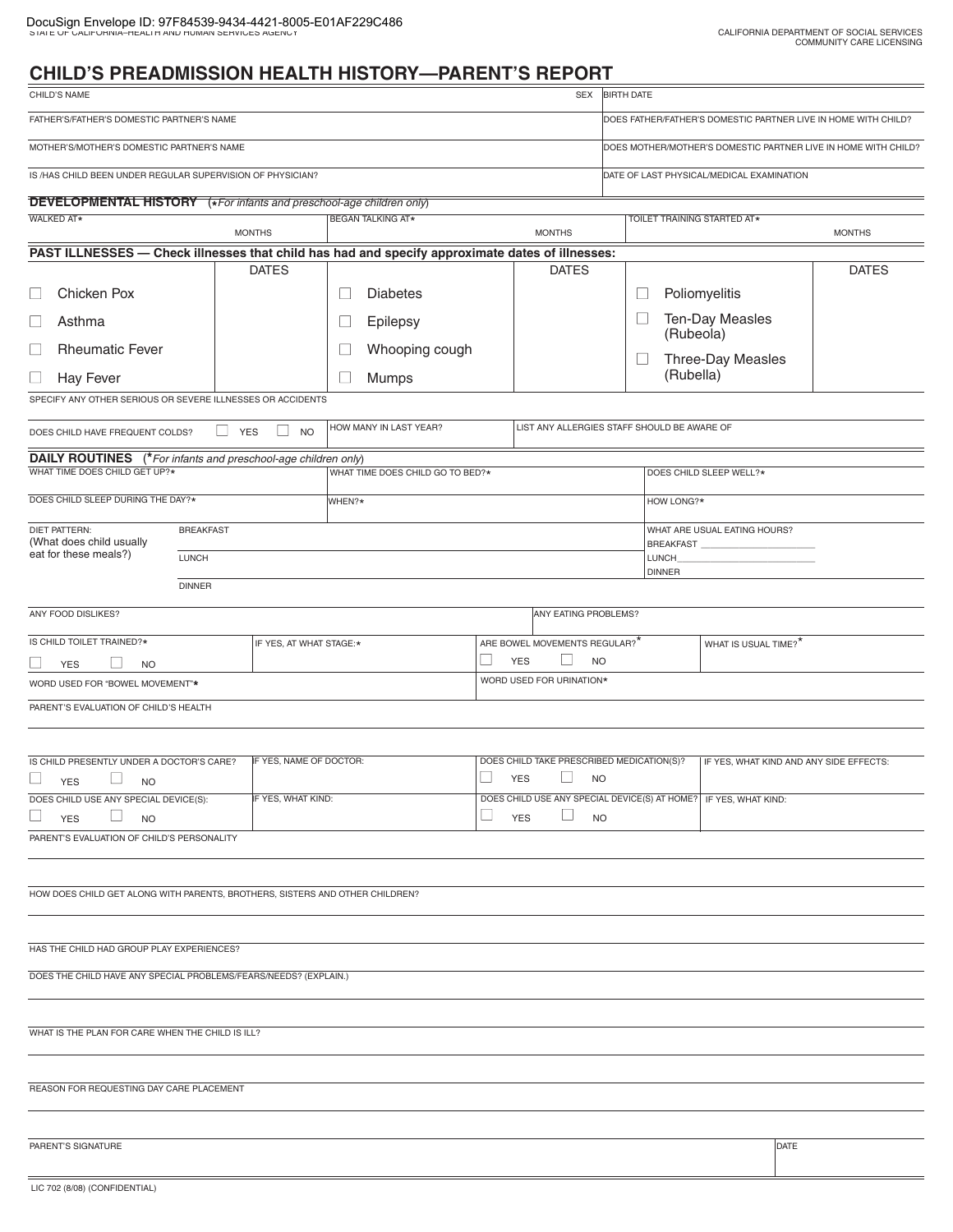# **CONSENT FOR EMERGENCY MEDICAL TREATMENT-Child Care Centers Or Family Child Care Homes**

AS THE PARENT OR AUTHORIZED REPRESENTATIVE, I HEREBY GIVE CONSENT TO

\_\_\_\_\_\_\_\_\_\_\_\_\_\_\_\_\_\_\_\_\_\_\_\_\_\_\_\_\_\_\_\_\_\_\_\_\_\_\_\_\_ TO OBTAIN ALL EMERGENCY MEDICAL OR DENTAL CARE FACILITY NAME RAINBOW-IN-A-CLOUD CDC

PRESCRIBED BY A DULY LICENSED PHYSICIAN (M.D.) OSTEOPATH (D.O.) OR DENTIST (D.D.S.) FOR

NAME **NAME Replace CONSTRUCTED A THIS CARE MAY BE GIVEN UNDER** 

WHATEVER CONDITIONS ARE NECESSARY TO PRESERVE THE LIFE, LIMB OR WELL BEING OF THE CHILD

NAMED ABOVE.

CHILD HAS THE FOLLOWING MEDICATION ALLERGIES:

| DATE                          | PARENT OR AUTHORIZED REPRESENTATIVE SIGNATURE |
|-------------------------------|-----------------------------------------------|
|                               |                                               |
| <b>HOME ADDRESS</b>           |                                               |
|                               |                                               |
|                               |                                               |
| HOME PHONE                    | <b>WORK PHONE</b>                             |
|                               |                                               |
| LIC 627 (9/08) (CONFIDENTIAL) |                                               |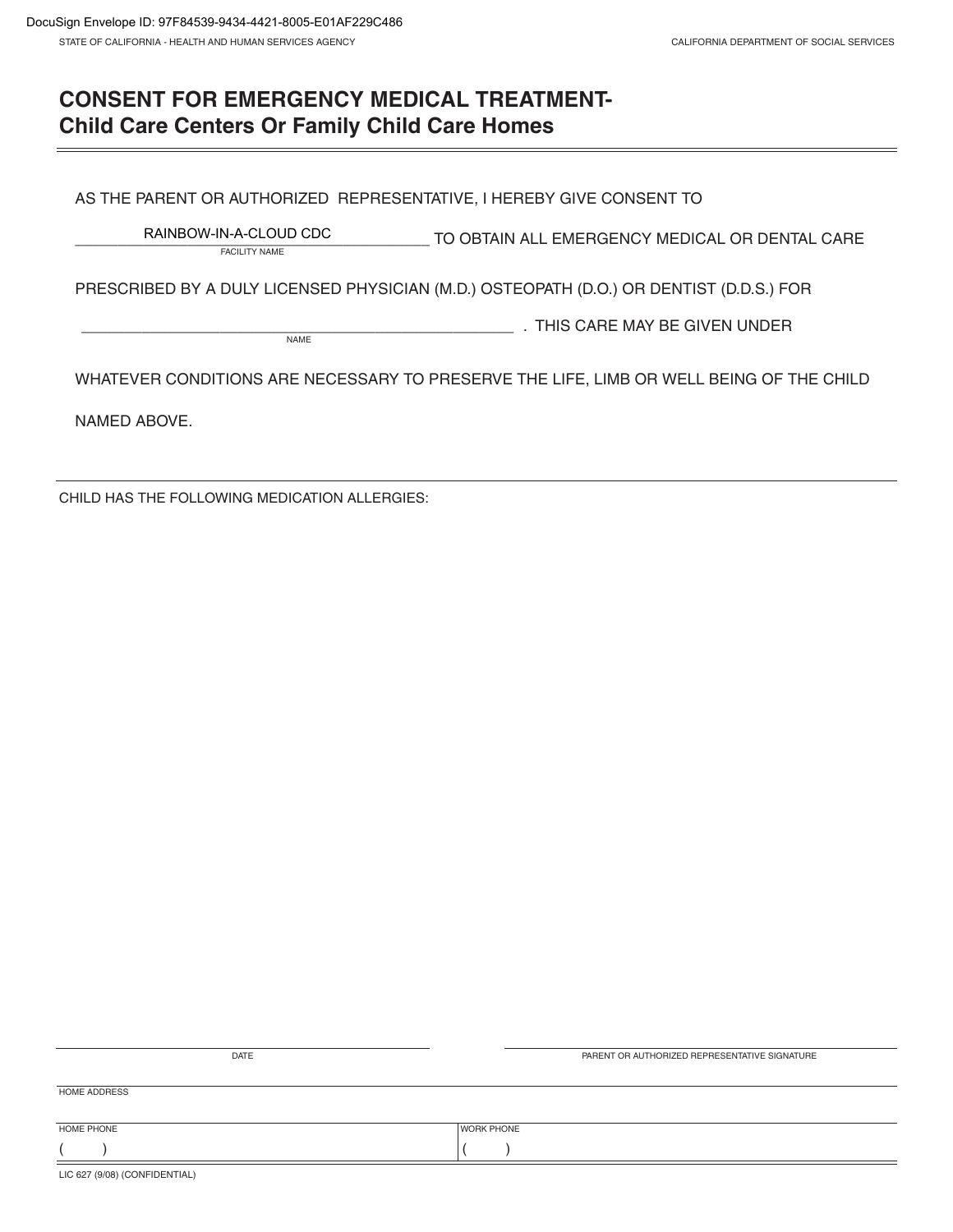### **CHILD CARE CENTER NOTIFICATION OF PARENTS' RIGHTS**

### **PARENTS' RIGHTS**

As a Parent/Authorized Representative, you have the right to:

- 1. Enter and inspect the child care center without advance notice whenever children are in care.
- 2. File a complaint against the licensee with the licensing office and review the licensee's public file kept by the licensing office.
- 3. Review, at the child care center, reports of licensing visits and substantiated complaints against the licensee made during the last three years.
- 4. Complain to the licensing office and inspect the child care center without discrimination or retaliation against you or your child.
- 5. Request in writing that a parent not be allowed to visit your child or take your child from the child care center, provided you have shown a certified copy of a court order.
- 6. Receive from the licensee the name, address and telephone number of the local licensing office.

| Licensing Office Name:        | <b>COMMUNITY CARE LICENSING</b>                   |  |  |  |
|-------------------------------|---------------------------------------------------|--|--|--|
|                               |                                                   |  |  |  |
| Licensing Office Address:     | 1000 CORPORATE CENTER DR. MONTEREY PARK, CA 91754 |  |  |  |
|                               |                                                   |  |  |  |
| Licensing Office Telephone #: | 323-981-3350                                      |  |  |  |

- 7. Be informed by the licensee, upon request, of the name and type of association to the child care center for any adult who has been granted a criminal record exemption, and that the name of the person may also be obtained by contacting the local licensing office.
- 8. Receive, from the licensee, the Caregiver Background Check Process form.

**NOTE: CALIFORNIA STATE LAW PROVIDES THAT THE LICENSEE MAY DENY ACCESS TO THE CHILD CARE CENTER TO A PARENT/AUTHORIZED REPRESENTATIVE IF THE BEHAVIOR OF THE PARENT/AUTHORIZED REPRESENTATIVE POSES A RISK TO CHILDREN IN CARE.**

**For the Department of Justice "Registered Sex Offender"database, go to www.meganslaw.ca.gov**

| LIC 995 (9/08) | (Detach Here - Give Upper Portion to Parents) |  |  |
|----------------|-----------------------------------------------|--|--|
|                |                                               |  |  |

#### **ACKNOWLEDGEMENT OF NOTIFICATION OF PARENTS' RIGHTS (Parent/Authorized Representative Signature Required)**

I, the parent/authorized representative of \_\_\_\_\_\_\_\_\_\_\_\_\_\_\_\_\_\_\_\_\_\_\_\_\_\_\_\_\_\_\_\_\_\_\_\_\_\_\_\_\_\_\_\_\_\_\_\_, have received a copy of the "CHILD CARE CENTER NOTIFICATION OF PARENTS' RIGHTS" and the CAREGIVER BACKGROUND CHECK PROCESS form from the licensee.

RAINBOW IN A CLOUD CHILD DEV. CENTER

Name of Child Care Center

\_\_\_\_\_\_\_\_\_\_\_\_\_\_\_\_\_\_\_\_\_\_\_\_\_\_\_\_\_\_\_\_\_\_\_\_\_\_\_\_\_\_\_\_\_\_ \_\_\_\_\_\_\_\_\_\_\_\_\_\_\_\_\_\_ Signature (Parent/Authorized Representative) and the contract of the Date

**NOTE: This Acknowledgement must be kept in child's file and a copy of the Notification given to parent/authorized representative.**

**For the Department of Justice "Registered Sex Offender"database go to www.meganslaw.ca.gov**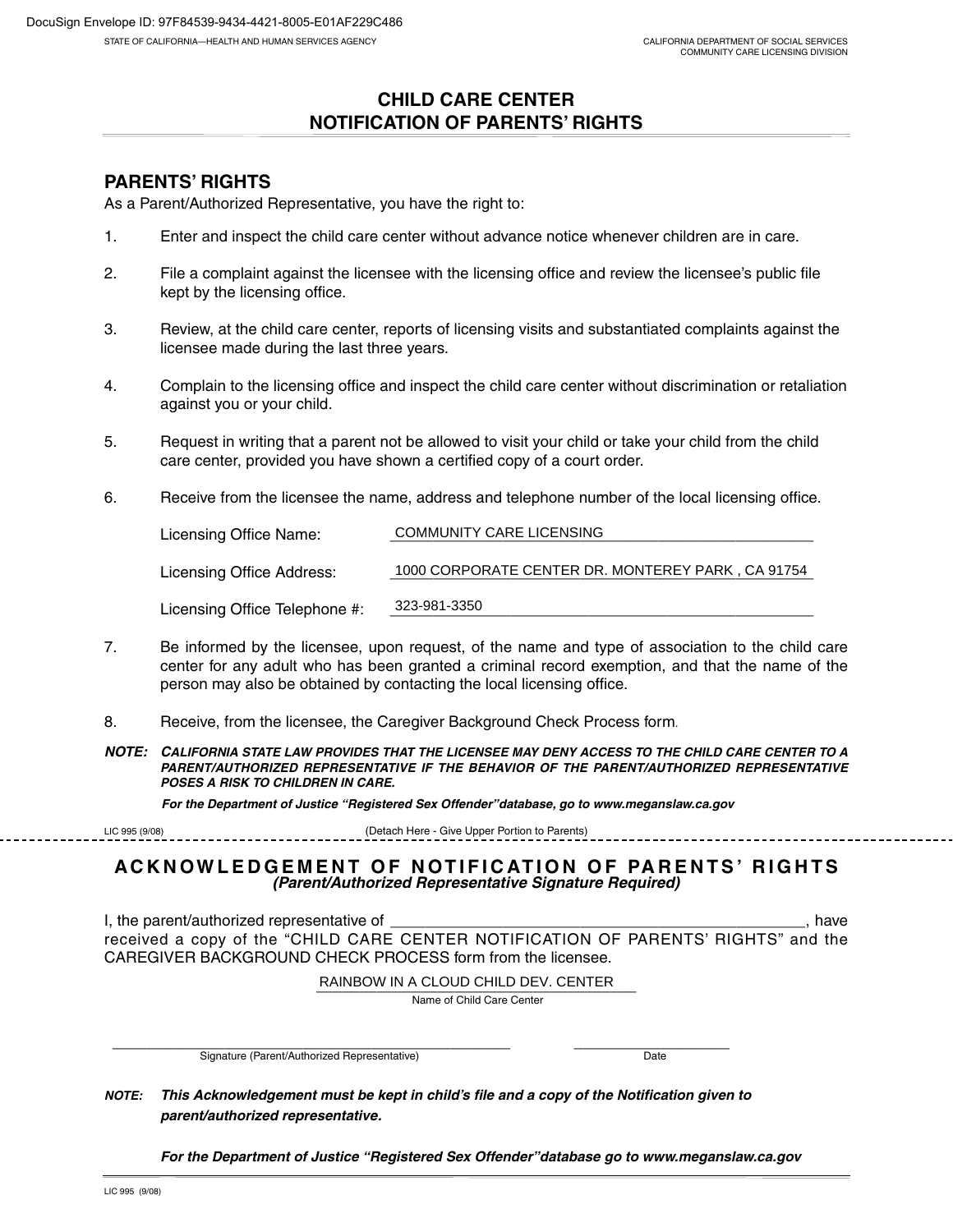# **PERSONAL RIGHTS**

#### **Child Care Centers**

Personal Rights, See Section 101223 for waiver conditions applicable to Child Care Centers.

- (a) Child Care Centers. Each child receiving services from a Child Care Center shall have rights which include, but are not limited to, the following:
	- (1) To be accorded dignity in his/her personal relationships with staff and other persons.
	- (2) To be accorded safe, healthful and comfortable accommodations, furnishings and equipment to meet his/her needs.
	- (3) To be free from corporal or unusual punishment, infliction of pain, humiliation, intimidation, ridicule, coercion, threat, mental abuse, or other actions of a punitive nature, including but not limited to: interference with daily living functions, including eating, sleeping, or toileting; or withholding of shelter, clothing, medication or aids to physical functioning.
	- (4) To be informed, and to have his/her authorized representative, if any, informed by the licensee of the provisions of law regarding complaints including, but not limited to, the address and telephone number of the complaint receiving unit of the licensing agency and of information regarding confidentiality.
	- (5) To be free to attend religious services or activities of his/her choice and to have visits from the spiritual advisor of his/her choice. Attendance at religious services, either in or outside the facility, shall be on a completely voluntary basis. In Child Care Centers, decisions concerning attendance at religious services or visits from spiritual advisors shall be made by the parent(s), or guardian(s) of the child.
	- (6) Not to be locked in any room, building, or facility premises by day or night.
	- (7) Not to be placed in any restraining device, except a supportive restraint approved in advance by the licensing agency.

#### THE REPRESENTATIVE/PARENT/GUARDIAN HAS THE RIGHT TO BE INFORMED OF THE APPROPRIATE LICENSING AGENCY TO CONTACT REGARDING COMPLAINTS, WHICH IS:

| <b>NAME</b>                                                                                                                                                                                             |                                     |                              |  |
|---------------------------------------------------------------------------------------------------------------------------------------------------------------------------------------------------------|-------------------------------------|------------------------------|--|
| Los Angeles East Regional Office- Community Care Licensing                                                                                                                                              |                                     |                              |  |
| <b>ADDRESS</b>                                                                                                                                                                                          |                                     |                              |  |
| 1000 Corporate Center Drive Suite 200B                                                                                                                                                                  |                                     |                              |  |
| <b>CITY</b>                                                                                                                                                                                             | ZIP CODE                            | AREA CODE/TELEPHONE NUMBER   |  |
| Monterey Park, CA                                                                                                                                                                                       | 91754                               | 323-951-3350                 |  |
|                                                                                                                                                                                                         | <b>DETACH HERE</b>                  |                              |  |
| TO: PARENT/GUARDIAN/CHILD OR AUTHORIZED REPRESENTATIVE:                                                                                                                                                 |                                     | <b>PLACE IN CHILD'S FILE</b> |  |
| Upon satisfactory and full disclosure of the personal rights as explained, complete the following acknowledgment:                                                                                       |                                     |                              |  |
| <b>ACKNOWLEDGMENT:</b> I/We have been personally advised of, and have received a copy of the personal rights contained in the<br>California Code of Regulations, Title 22, at the time of admission to: |                                     |                              |  |
| (PRINT THE NAME OF THE FACILITY)                                                                                                                                                                        | (PRINT THE ADDRESS OF THE FACILITY) |                              |  |
| Rainbow-In-A-Cloud CDC<br>1800 E. Anaheim St. Long Beach CA 90813                                                                                                                                       |                                     |                              |  |
| (PRINT THE NAME OF THE CHILD)                                                                                                                                                                           |                                     |                              |  |
|                                                                                                                                                                                                         |                                     |                              |  |
| (SIGNATURE OF THE REPRESENTATIVE/PARENT/GUARDIAN)                                                                                                                                                       |                                     |                              |  |
|                                                                                                                                                                                                         |                                     |                              |  |
| (TITLE OF THE REPRESENTATIVE/PARENT/GUARDIAN)                                                                                                                                                           |                                     | (DATE)                       |  |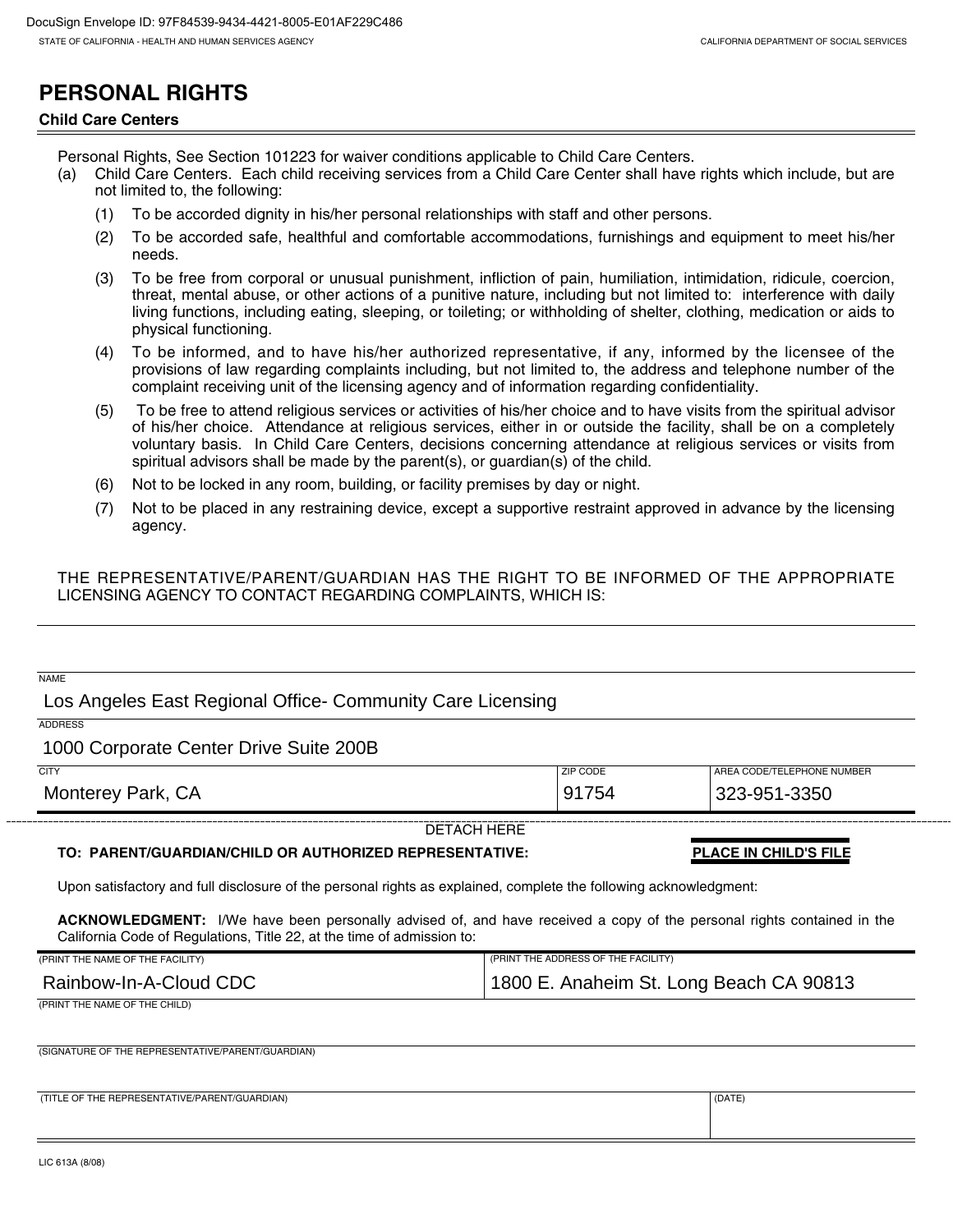

## **RAINBOW IN A CLOUD CHILD DEVELOPMENT CENTER**

**My child \_\_\_\_\_\_\_\_\_\_\_\_\_\_\_\_\_\_\_\_\_\_\_\_\_\_\_\_\_\_\_\_\_\_\_\_\_\_\_\_\_\_\_\_\_\_\_\_\_\_\_\_\_**

**Has my permission to be taken photographs at school for marketing, field trips, photos to hang up in the classroom and advertisement.**

**Parent Signature: \_\_\_\_\_\_\_\_\_\_\_\_\_\_\_\_\_\_\_\_\_\_\_\_\_\_\_\_\_\_\_\_\_\_\_\_\_\_\_\_\_\_\_\_**

**Print parent name: \_\_\_\_\_\_\_\_\_\_\_\_\_\_\_\_\_\_\_\_\_\_\_\_\_\_\_\_\_\_\_\_\_**

**Date: \_\_\_\_\_\_\_\_\_\_\_\_\_\_\_\_\_\_\_\_\_\_\_\_\_\_\_\_\_\_\_\_\_\_\_\_\_\_\_\_\_\_\_\_\_\_\_\_\_\_\_\_\_\_\_**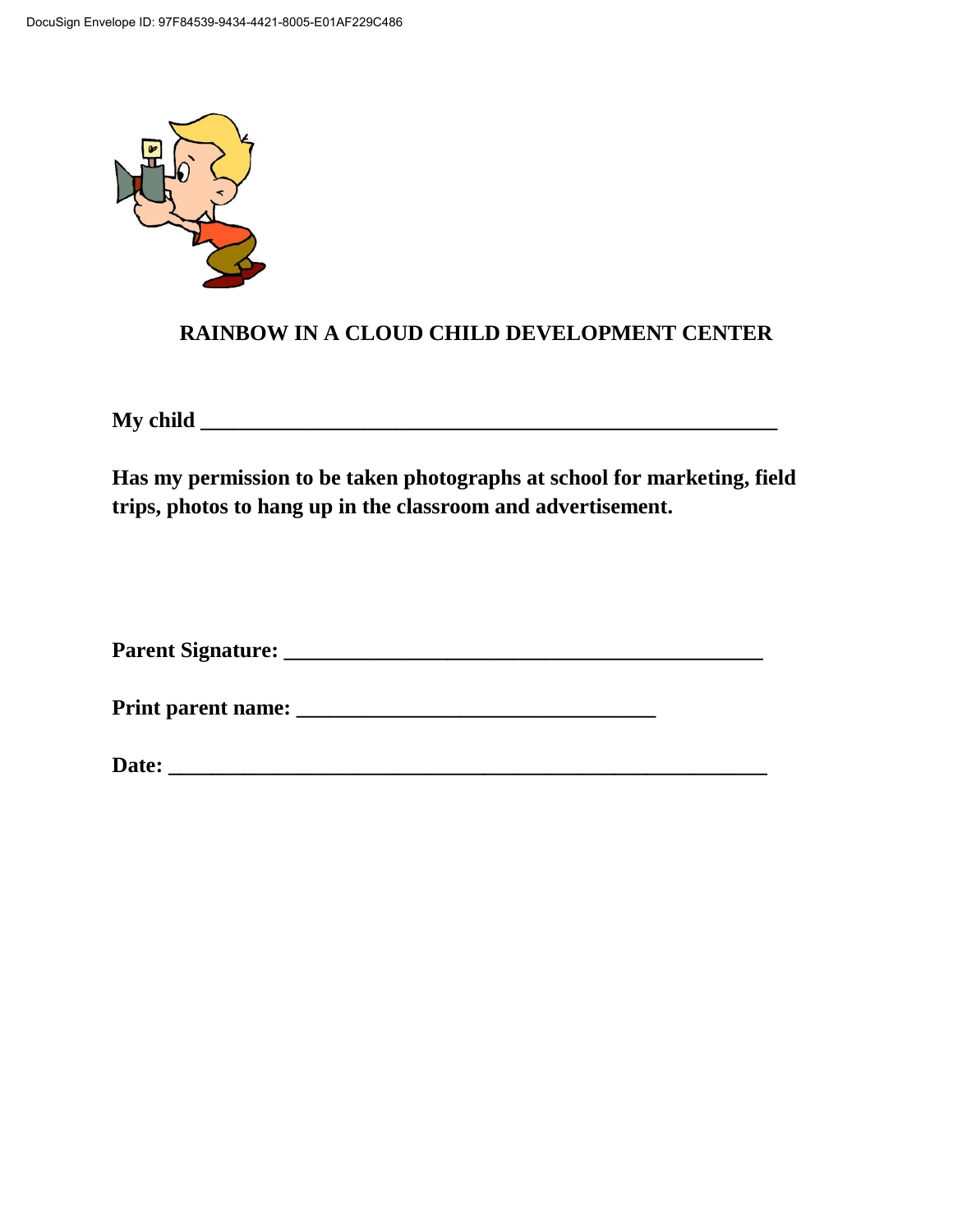

Rainbow-In-A-Cloud Child Development Center 1800 E. Anaheim St. · Long Beach · CA · 90813 562.256.1350 Fax 562.256.1349

## **ACKNOWLEDMENT OF PARENT HANDBOOK AND REGULATIONS**

I understand that based on the rules and regulations of RIAC CDC, the following provisions apply in regards to termination of services:

- Parents/Guardian must comply with State Regulations and program policies and procedures, which govern the operation of the school. Failure to do so may result in termination of services.
- The parents/guardian must maintain a current, accurate, and updated contact list of people to call in the event of an emergency.
- The parent/guardian must pick up their child on time and comply with their contract time at all times. If a child is continuously picked up late this may result in termination of services.
- Parents/Guardian must participate in a way that maintains the smooth and efficient operation of the program and/or does not compromise the health and safety of children and/or staff.
- The parent/guardian must meet the contractual agreement (i.e., payment of fees), failure to follow the agreed upon child care schedule or any other program requirements as outlined in the parent handbook may result in termination of services.
- Termination of services may occur if child has more than 5 unexcused or uncommunicated absences.
- A child may be terminated if his/her behavior presents a behavior that is a risk to children and/or staff including but not limited to: the use of profanity, threats, destroying property, or a violation of the personal rights of children and/or staff.
- A child will be terminated if it is determined that the preschool is unable to meet the physical, social, cognitive or emotional needs of the child.
- A child will be terminated if he constantly becomes a danger (i.e. kicking, hitting, biting, scratching, spitting, throwing objects, repeating profanity, etc.) to himself/herself and/or others.
- Fees are based on enrollment not attendance, and are non-refundable. No deduction will be made to tuition for absences, vacation, illnesses, winter or spring break, or termination of care.

### **I have read and received my parent handbook and I agree to follow all rules and regulations of the child care center.**

Child's Name:

Parent/Guardian Signature:

Date :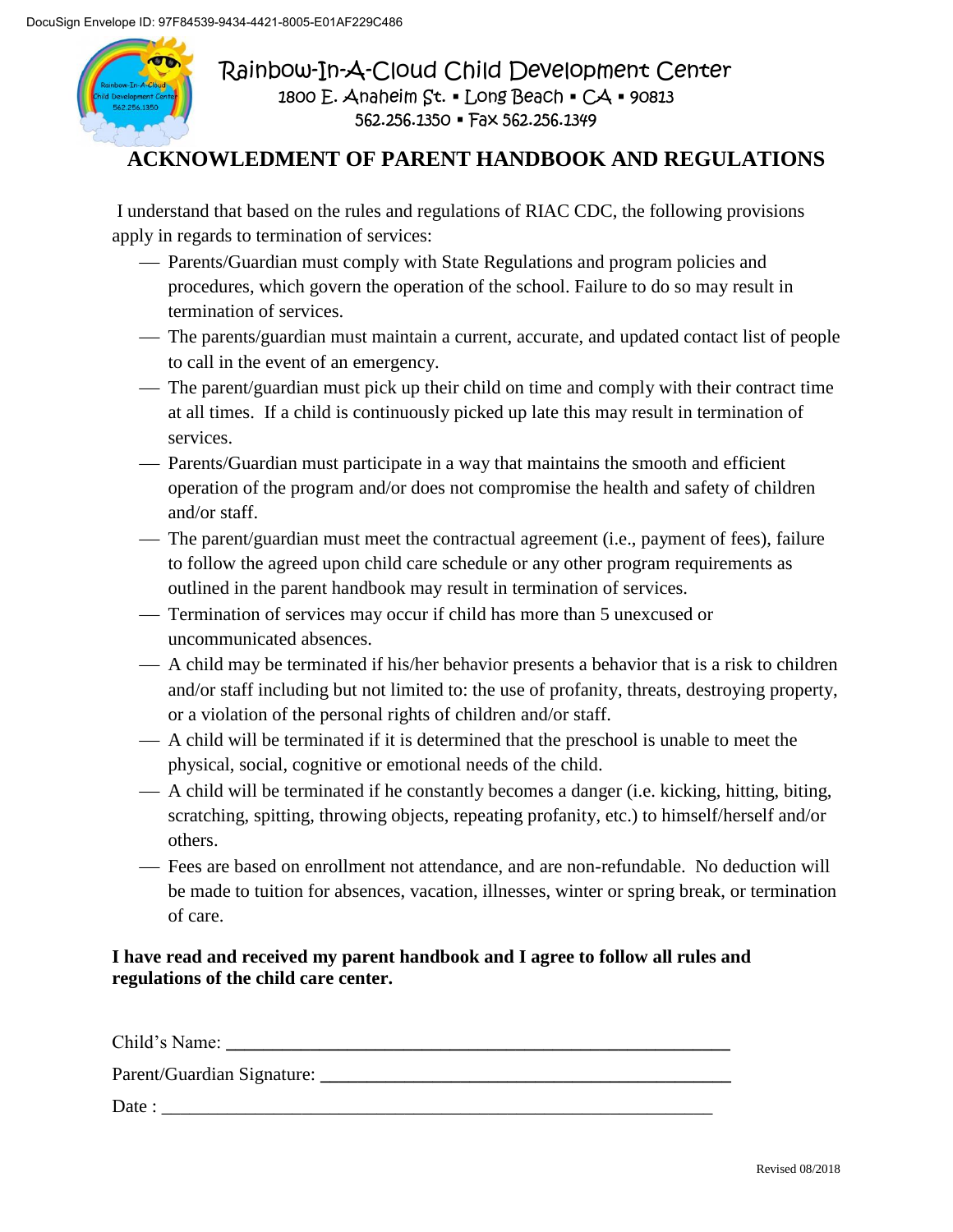## **PHYSICIAN'S REPORT—CHILD CARE CENTERS**

(CHILD'S PRE-ADMISSION HEALTH EVALUATION)

### **PART A – PARENT'S CONSENT (TO BE COMPLETED BY PARENT)**

\_\_\_\_\_\_\_\_\_\_\_\_\_\_\_\_\_\_\_\_\_\_\_\_\_\_\_\_\_\_\_\_\_\_\_\_\_\_\_\_\_\_, born \_\_\_\_\_\_\_\_\_\_\_\_\_\_\_\_\_\_\_\_\_\_\_\_\_\_\_\_\_\_\_\_ is being studied for readiness to enter (NAME OF CHILD)

RAINBOW-IN-A-CLOUD CDC This Child Care Center/School provides a program which extends from  $6$  : 00 (NAME OF CHILD CARE CENTER/SCHOOL)

a.m./p.m. to  $\frac{11:30}{2}$  a.m./p.m.,  $\frac{5}{2}$  days a week.

Please provide a report on above-named child using the form below. I hereby authorize release of medical information contained in this report to the above-named Child Care Center.

\_\_\_\_\_\_\_\_\_\_\_\_\_\_\_\_\_\_\_\_\_\_\_\_\_\_\_\_\_\_\_\_\_\_\_\_\_\_\_\_\_\_\_\_\_\_\_\_\_\_\_\_\_\_\_\_\_\_ \_\_\_\_\_\_\_\_\_\_\_\_\_\_\_\_\_ (SIGNATURE OF PARENT, GUARDIAN, OR CHILD'S AUTHORIZED REPRESENTATIVE) (TODAY'S DATE)

### **PART B – PHYSICIAN'S REPORT (TO BE COMPLETED BY PHYSICIAN)**

| Problems of which you should be aware: |                      |
|----------------------------------------|----------------------|
|                                        |                      |
| Hearing:                               | Allergies: medicine: |
|                                        |                      |
| Vision:                                | Insect stings:       |
|                                        |                      |
| Developmental:                         | Food:                |
|                                        |                      |
|                                        |                      |
| Language/Speech:                       | Asthma:              |
|                                        |                      |
| Dental:                                |                      |
|                                        |                      |
| Other (Include behavioral concerns):   |                      |
|                                        |                      |
| Comments/Explanations:                 |                      |

MEDICATION PRESCRIBED/SPECIAL ROUTINES/RESTRICTIONS FOR THIS CHILD:

### **IMMUNIZATION HISTORY:** (Fill out or enclose California Immunization Record, PM-298.)

| 1st                                                                              | 2nd | 3rd                                                                                                                                                                                   | 4th                           | 5th                                                                                                                                                                                                                                                                                                                 |
|----------------------------------------------------------------------------------|-----|---------------------------------------------------------------------------------------------------------------------------------------------------------------------------------------|-------------------------------|---------------------------------------------------------------------------------------------------------------------------------------------------------------------------------------------------------------------------------------------------------------------------------------------------------------------|
|                                                                                  |     |                                                                                                                                                                                       |                               |                                                                                                                                                                                                                                                                                                                     |
|                                                                                  |     |                                                                                                                                                                                       |                               |                                                                                                                                                                                                                                                                                                                     |
|                                                                                  |     |                                                                                                                                                                                       |                               |                                                                                                                                                                                                                                                                                                                     |
|                                                                                  |     |                                                                                                                                                                                       |                               |                                                                                                                                                                                                                                                                                                                     |
|                                                                                  |     |                                                                                                                                                                                       |                               |                                                                                                                                                                                                                                                                                                                     |
|                                                                                  |     |                                                                                                                                                                                       |                               |                                                                                                                                                                                                                                                                                                                     |
|                                                                                  |     |                                                                                                                                                                                       |                               |                                                                                                                                                                                                                                                                                                                     |
| previous positive skin test documented).<br>Communicable TB disease not present. |     |                                                                                                                                                                                       |                               |                                                                                                                                                                                                                                                                                                                     |
|                                                                                  |     |                                                                                                                                                                                       |                               | Nurse Practitioner                                                                                                                                                                                                                                                                                                  |
|                                                                                  |     | <b>SCREENING OF TB RISK FACTORS</b> (listing on reverse side)<br>Risk factors not present; TB skin test not required.<br>Risk factors present; Mantoux TB skin test performed (unless | $\boldsymbol{v}$<br>Physician | reviewed the above information with the parent/guardian.<br>Signature experience and the state of the state of the state of the state of the state of the state of the state of the state of the state of the state of the state of the state of the state of the state of the state of th<br>Physician's Assistant |